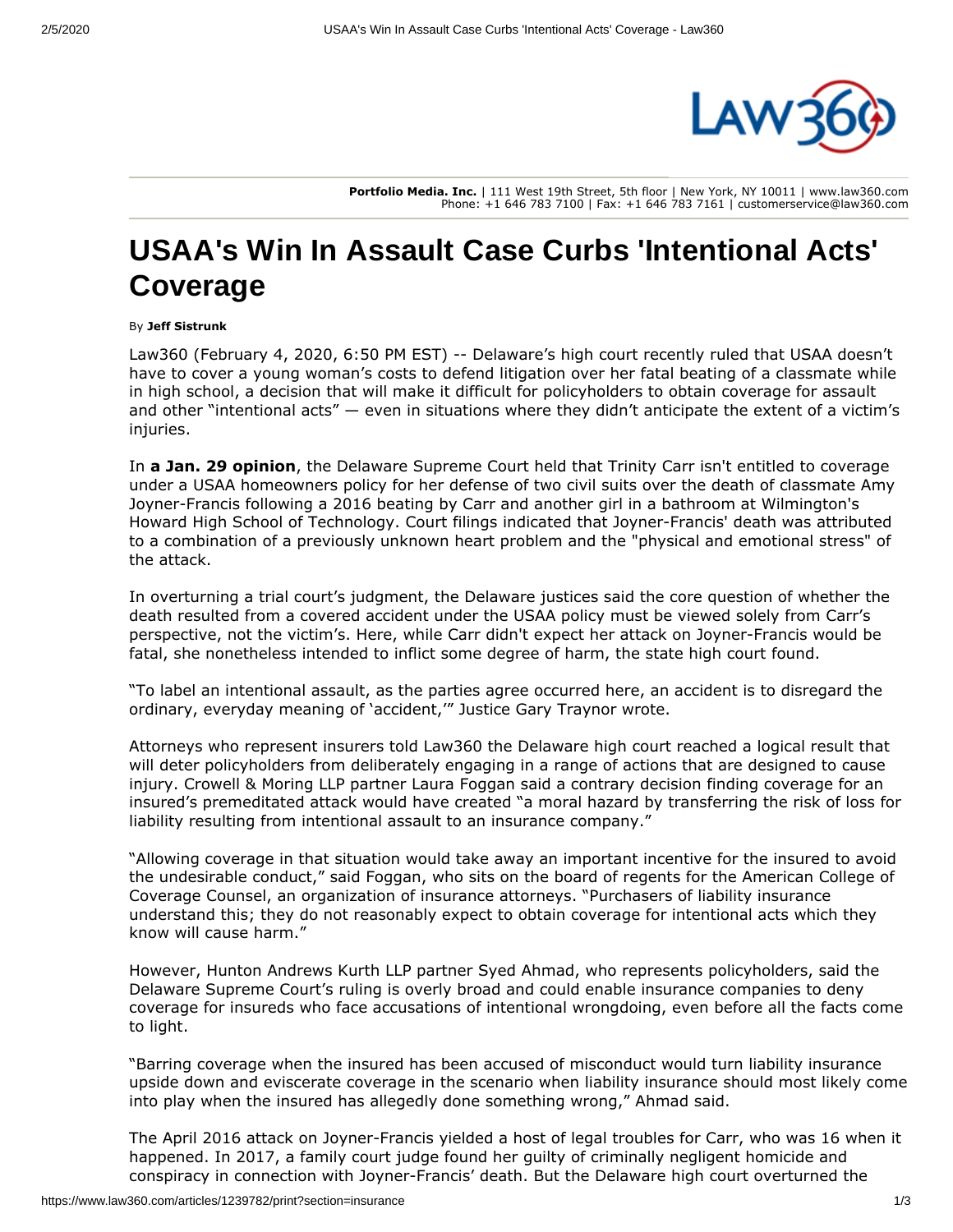conviction on the homicide count in March 2018 after determining that Carr could not have foreseen that the attack would cause Joyner-Francis' death.

Following Carr's criminal prosecution, Joyner-Francis' parents filed a pair of civil suits over their daughter's death, naming the New Castle County Vocational Technical School District, Carr and others as defendants. Carr sought coverage under her mother's homeowners policy with USAA, but the insurer refused and then filed the current suit in Delaware Superior Court, seeking a ruling backing its position.

Last June, Judge Noel Eason Primos ruled that USAA had a duty to defend Carr because the circumstances leading to Joyner-Francis' death qualified as an accidental occurrence, a requirement for triggering coverage under the policy.

The judge agreed with Carr that the incident was accidental from Joyner-Francis' perspective, because she didn't expect to be assaulted and die in the bathroom. He relied heavily on two prior Delaware Superior Court rulings from the 1990s, known as Hackendorn and Camac, that held that the question of whether an event is an accident must be viewed from the victim's standpoint.

The Delaware Supreme Court, however, rejected the reasoning of Hackendorn and Camac. The justices said Carr's assertion that the result of the attack — Joyner-Francis' death — was not reasonably foreseeable does not matter, because Carr indisputably sought to harm her classmate.

Justice Traynor wrote that ruling an intentional assault an accident would "subvert the wellestablished common law principle that an insured should not be allowed to profit, by way of indemnity, from the consequences of his own wrongdoing' in a context where no announced Delaware public policy applies."

The Delaware high court further determined that, even if the fatal attack could be characterized as an accident, coverage would separately be barred by an exclusion in USAA's policy for intentional torts.

[Clark & Fox](https://www.law360.com/firms/clark-fox) partner Michael Savett, who represents insurers, told Law360 that the Delaware Supreme Court created a straightforward, workable standard when it ruled that the state's courts must analyze whether an incident was accidental from the standpoint of the insured rather than the injured victim. In a majority of cases, he said, victims are "not going to foresee getting struck by a bullet or being hit by a punch at a bar," so it "makes no sense to analyze whether there is an occurrence from the standpoint of the victim."

"The classic law school example is a situation where an individual has the intent to shoot a particular person but mistakenly shoots another. The fact that the shooter didn't hit his intended target does not render the act an accident," Savett said. "Insurance companies would never willingly underwrite coverage for this type of incident."

But Ahmad of Hunton said the case presents a good example of the adage "bad facts make bad law," noting that the parties agreed that Carr had perpetrated an intentional attack on Joyner-Francis. While the "tension between an assault and an accident is understandable," the Delaware justices went further by questioning key principles of insurance coverage and effectively inserting extra language into USAA's policy, he said.

"The court recognized that the policy did not address how one determines if there is an 'accident' meaning whether the inquiry is from the perspective of the insured or the victim," Ahmad said. "The absence of policy language about that critical issue should have supported finding coverage here. After all, there are liability policies that address the intent requirement expressly from the standpoint of the insured."

Ahmad added that, at this point, it is too early to tell if the Delaware Supreme Court's analysis will "carry the day" in similar cases litigated in the state in the future, or if courts may find the facts of other cases distinguishable. For example, he said, it is unclear whether the high court's reasoning would apply to a suit against a bar owner over the allegedly negligent hiring and supervision of a bartender or security guard who is involved in a fight on the premises.